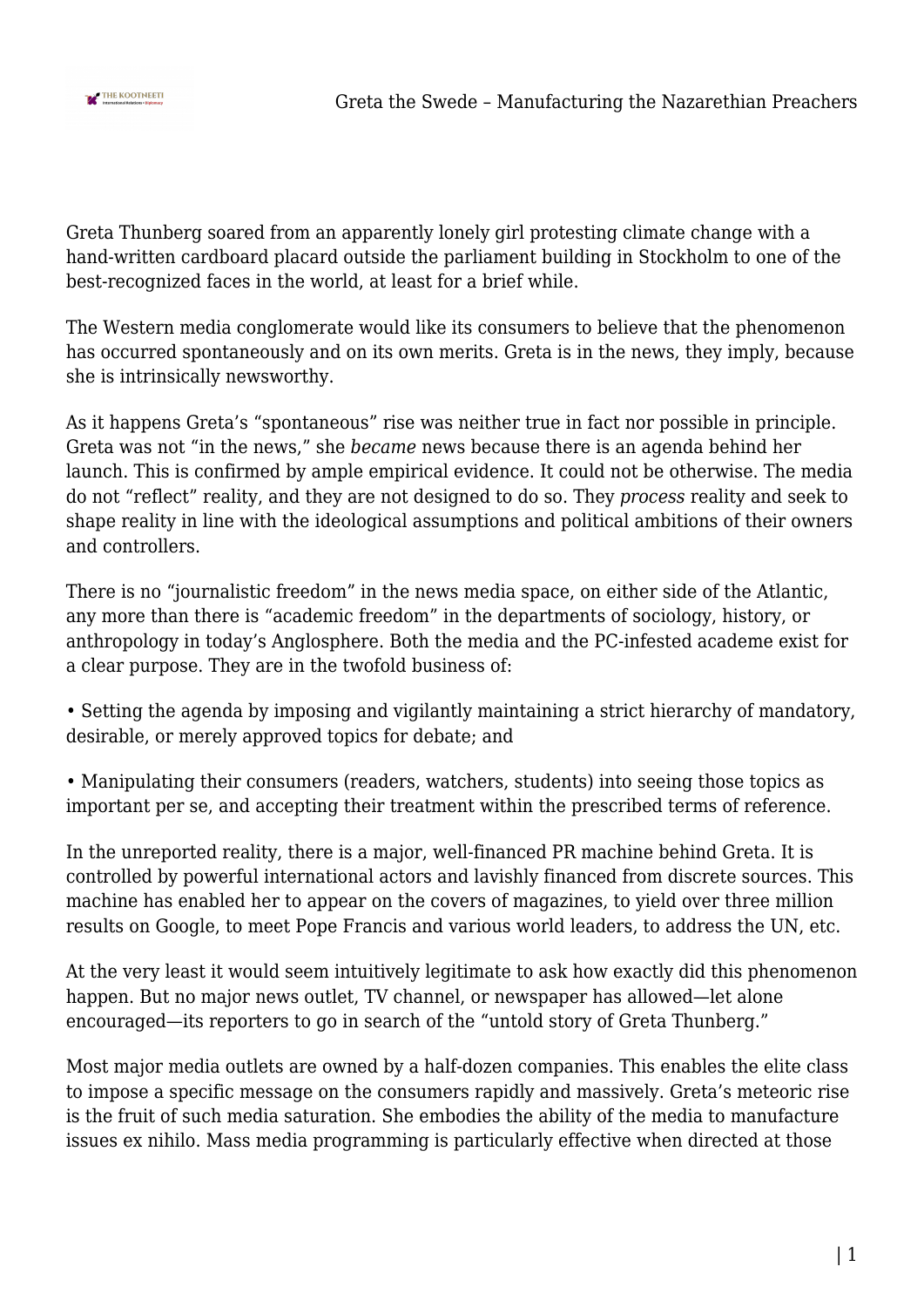

who have not developed an ability to think critically, i.e. adolescents. Greta was developed and fine-tuned to target this exact audience.

The green movement has accordingly degenerated into a millenarian cult. It has its apocalyptic creed, its sacred rituals, its heretics, and now its priests. It is rooted in the politics of irrational fear. "Repent, you sinners, for the end of the world is nigh!" says Greta, and she could have come straight from Salem 300 years ago. The bizarre spectacle is aided and abetted by the media machine. A rational analysis of her claims is extremely rare and detested.



Greta is the High Priestess: the monotone voice, her eyes filled with apocalyptic dread, plus warnings of the coming great 'fire' that will punish us all for our sins, the sense of absolute certainty. The Western media machine has made this spectacle possible. Greta is saying what she has been trained to say, and what the powerful recipients of her message want her to say. *Greta is a project.* She has been manipulated into manipulating others.

How it all started… With a simple tweet! "One 15-year-old girl in front of the Swedish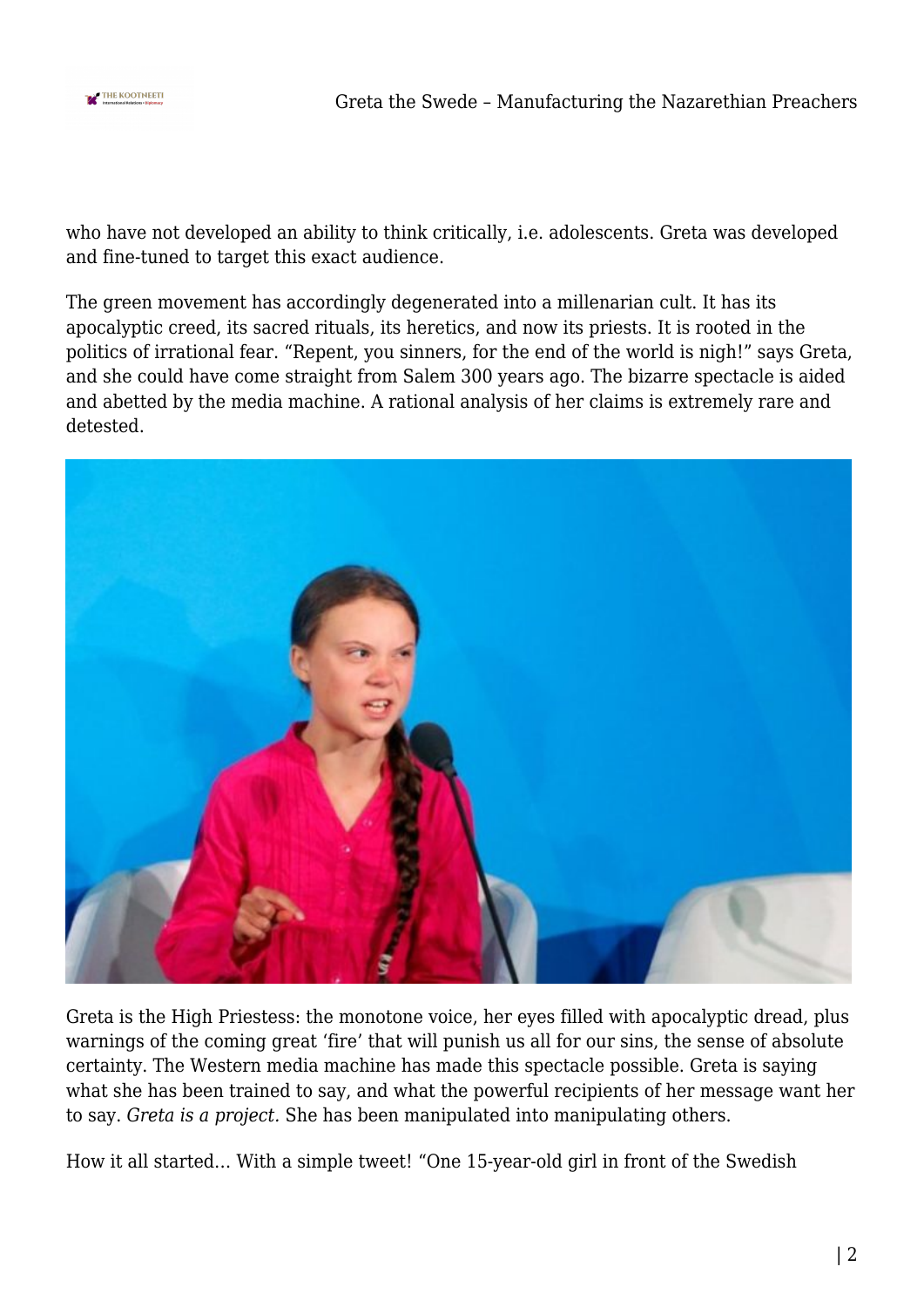

parliament is striking from School until Election Day in 3 weeks[.] Imagine how lonely she must feel in this picture. People were just walking by. Continuing with the business as a usual thing. But the truth is. We can't and she knows it!"

Tagged in Rentzhog's "lonely girl" tweet were additional twitter accounts: Greta Thunberg, Zero Hour (youth movement), Al Gore's Climate Reality Project, and the People's Climate Strike Twitter account. Rentzhog is a member of Al Gore's Climate Reality Organization Leaders, part of its European Climate Policy Task Force.

In the media-ignored real world, the very foundations which have financed the climate "movement" over the past decade are the same foundations now partnered with the Climate Finance Partnership looking to unlock 100 trillion dollars from pension funds. Check out "The Manufacturing of Greta Thunberg for Consent" for the identities of individuals and groups at the helm of this interlocking matrix, controlling both the medium and the message.

There's one Mårten Thorslund, chief marketing and sustainability officer of We Don't Have Time, who took many of the very first photos of Thunberg following the launch of her school strike on August 20, 2018. His photos accompany the launch article written by David Olsson, chief operating officer of We Don't Have Time,

"Greta became a climate champion and tried to influence those closest to her. Her father now writes articles and gives lectures on the climate crisis, whereas her mother, a famous Swedish opera singer, has stopped flying. All thanks to Greta. And clearly, she has stepped up her game, influencing the national conversation on the climate crisis—two weeks before the election."

We Don't Have Time reported on Greta's strike on its first day and in less than 24 hours its Facebook posts and tweets received over 20,000 likes, shares and comments. It didn't take long for national media to catch on: "As of the first week of the strike, at least six major daily newspapers, as well as Swedish and Danish national TV, have interviewed Greta. Two Swedish party leaders have stopped by to talk to her."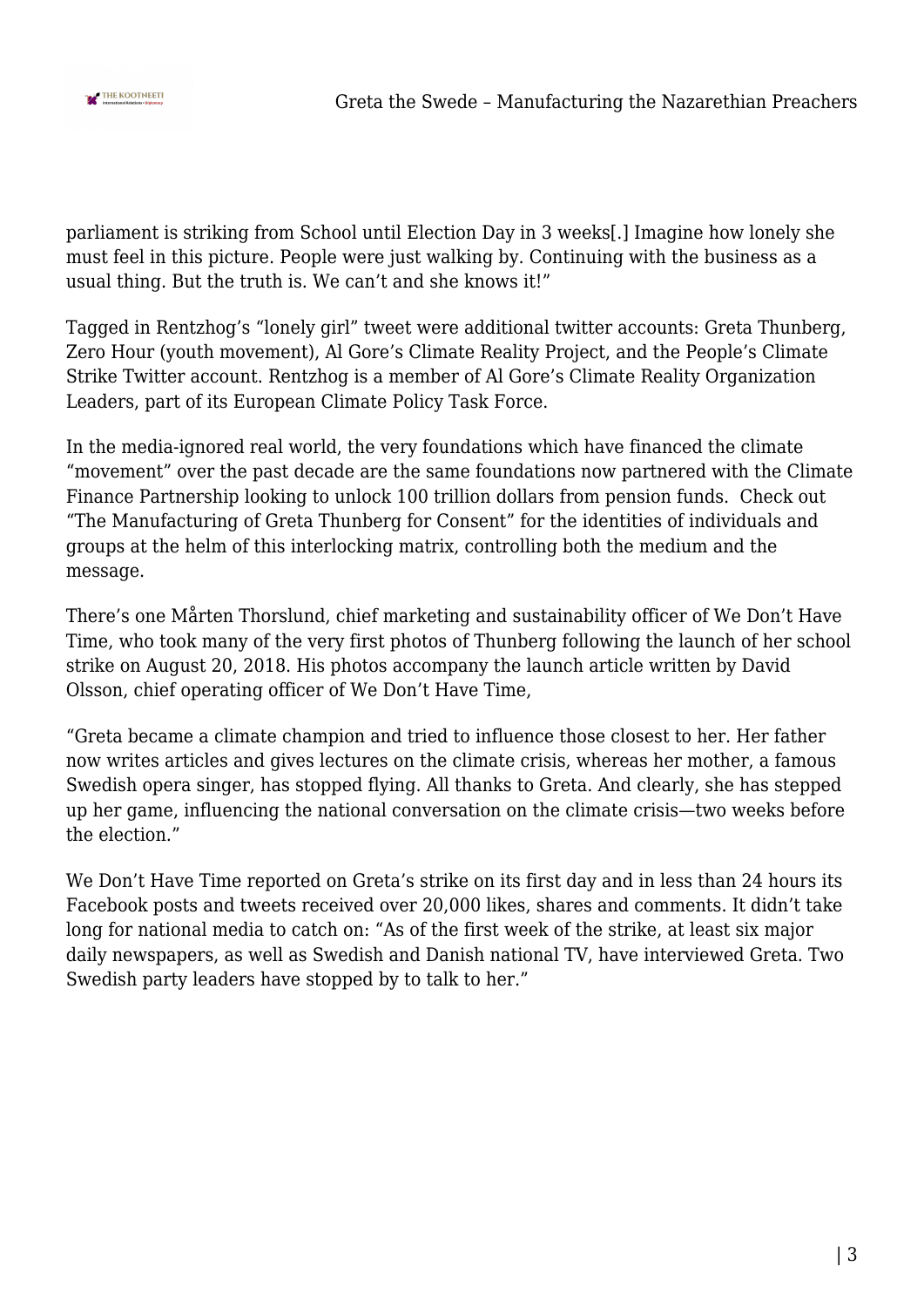



The article continues: "Is there something big going on here? This one kid immediately got twenty supporters who now sit next to her. This one kid-created numerous news stories in national newspapers and on TV. This one kid has received thousands of messages of love and support on social media."

What was going on was the launch of a global campaign to usher in a required consensus for the Green New Deal and other climate-related policies and legislation written by the power elite. This is necessary in order to unlock the trillions of dollars in funding—ostensibly due to massive public demand. Agreements and policies which include carbon capture and storage (CCS), enhanced oil recovery (EOR), bio-energy with carbon capture and storage (BECCS), rapid total decarbonisation, payments for ecosystem services ("natural capital"), etc., need money. Their development and maintenance require a mechanism to unlock \$100 trillion for new investments and infrastructure. The project is audacious, but it is deemed doable by its creators.

The manipulative masterminds behind the Greta Project are her own parents. Her father is actor Svante Thunberg, and his father is actor and director Olof Thunberg. Her mother is the famous opera singer Malena Ernman who became a celebrity at the Eurovision Song Contest in 2009. In 2017, Ernman won the WWF "Environmental Hero" award for her "involvement in the climate issue". Just a year later, on August 20th, 2018, her 15-year-old daughter started protesting in front of the Swedish parliament. Four days later, Ernman published a book *Scenes From the Heart*, which claims (inter alia) that Greta can actually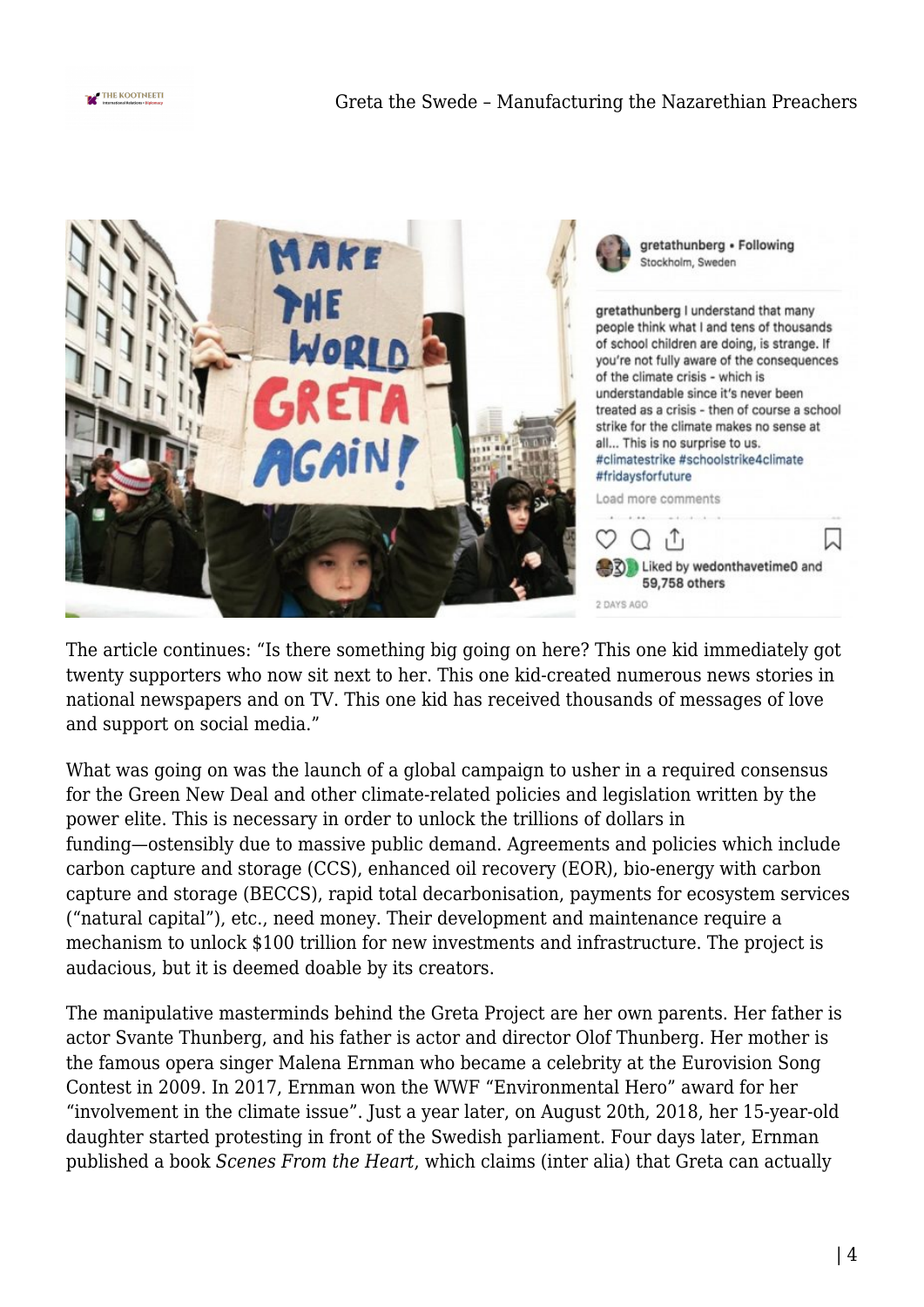

see carbon dioxide emanating from vehicles and buildings.

A young woman is often seen "advising" Greta. Meet Luisa-Marie Neubauer, a member of ONE Campaign, managed by Bill Gates and Bono and funded by George Soros' Open Society Foundation. The corporate media machine overtly denies any such connection. To wit, the Associated Press (on its "fact-checking" site!) has an item with the weird title *Climate activist Greta Thunberg does not have 'handler'*. The AP felt compelled to deny any such possibility upfront. It admits that Neubauer is linked to the Soros-funded group, but asserts that she does not serve as Greta's "handler." Well, that settles the matter.

The media class is imposing frames which make every discourse possible only within its peculiar terms of reference. The result is a global problem that is a synthesis of all others. The globalist utopia advocated by Al Gore, Soros, Greta's handlers, et al., is symptomatic of the looming end of Western culture as such. The elite's environment, the real world outside the Empire's control centres, is rapidly becoming *symbolic rather than substantial*.

However, on the plus side, the power of the corporate media is on the wane among the grown-ups. Its overtly partisan character in the U.S. is manifested in the collective Trump Derangement Syndrome. The collapse of all standards is grotesquely manifested in the media coverage of the Epstein affair. In the media world, the "natural" is squeezed out of the milieu, with nature merely providing the building blocks for the virtual.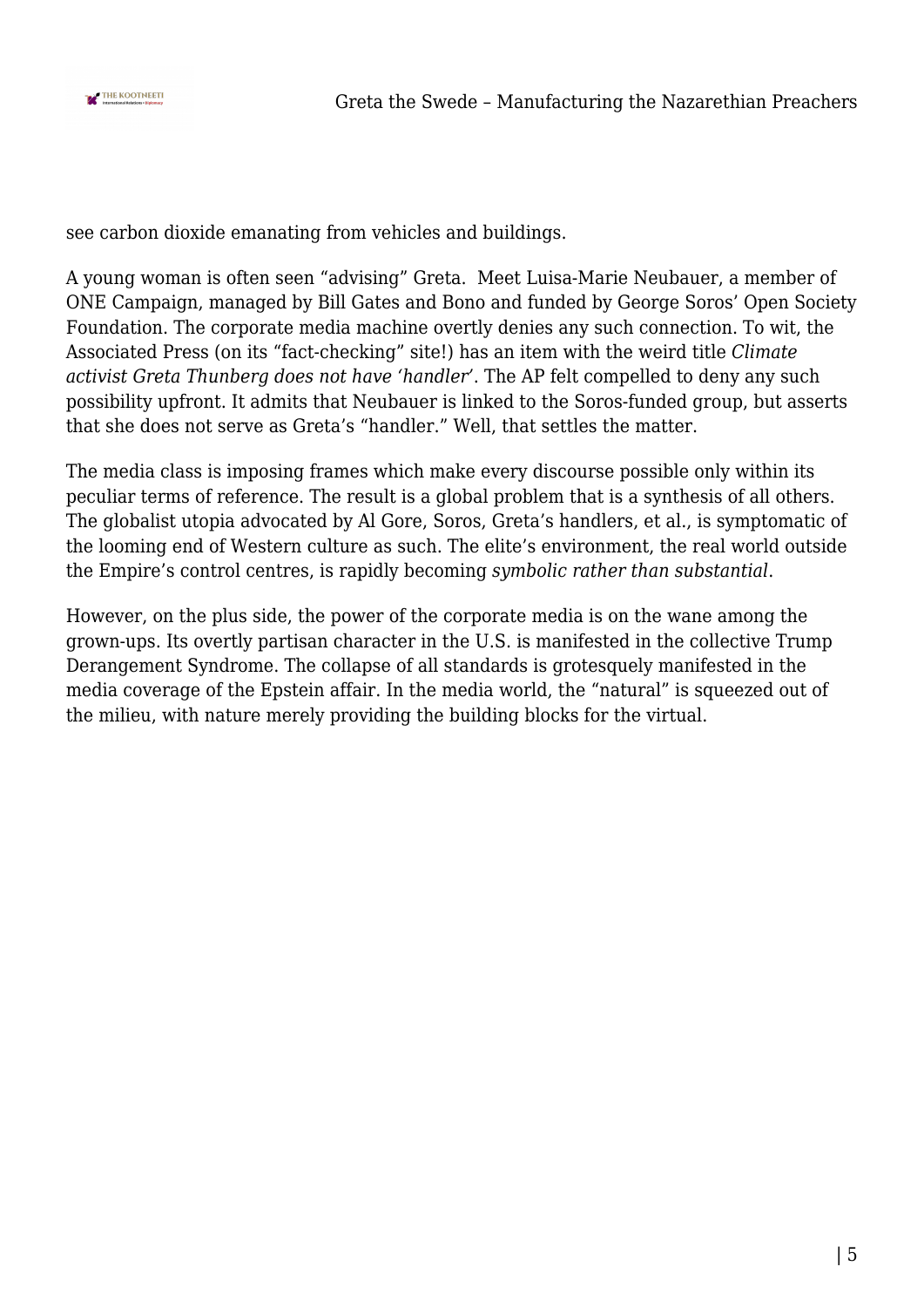



The Western elite class, spearheaded by the media machine, seeks a new form of the 'end of history' in the transformation of society into a socio-technological system regulated by the enlightened state apparatus composed of themselves. Artificially induced climate panic, based on dubious science, is a major step in this endeavour. It would reflect the culture of man who has lost his bond with nature, immersed in artificial reality and permeated with it from within.

There is a malaise at the very core of Western media machine, and Greta is one of a thousand possible case studies. The corporate media elite shares with its masters the rejection of polities based on national and cultural commonalities. It detests durable national elites, constitutions and institutions. It is hostile to independent national economies. It exalts transnational institutions and mechanisms of control, such as the EU machine. It rejects Western political tradition based on limited government at home and nonintervention in foreign affairs. Above all, it advocates a form of state capitalism managed by the transnational elite apparatus of global financial and regulatory institutions.

The elite class's core belief—that society should be managed by the transnational state in both it's political and its economic life—is equally at odds with the tenets of the old liberal left and those of the traditional right. After the demise of totalitarian XX century projects, neoliberalism has become the agent of what Oswald Spengler presciently described, over a